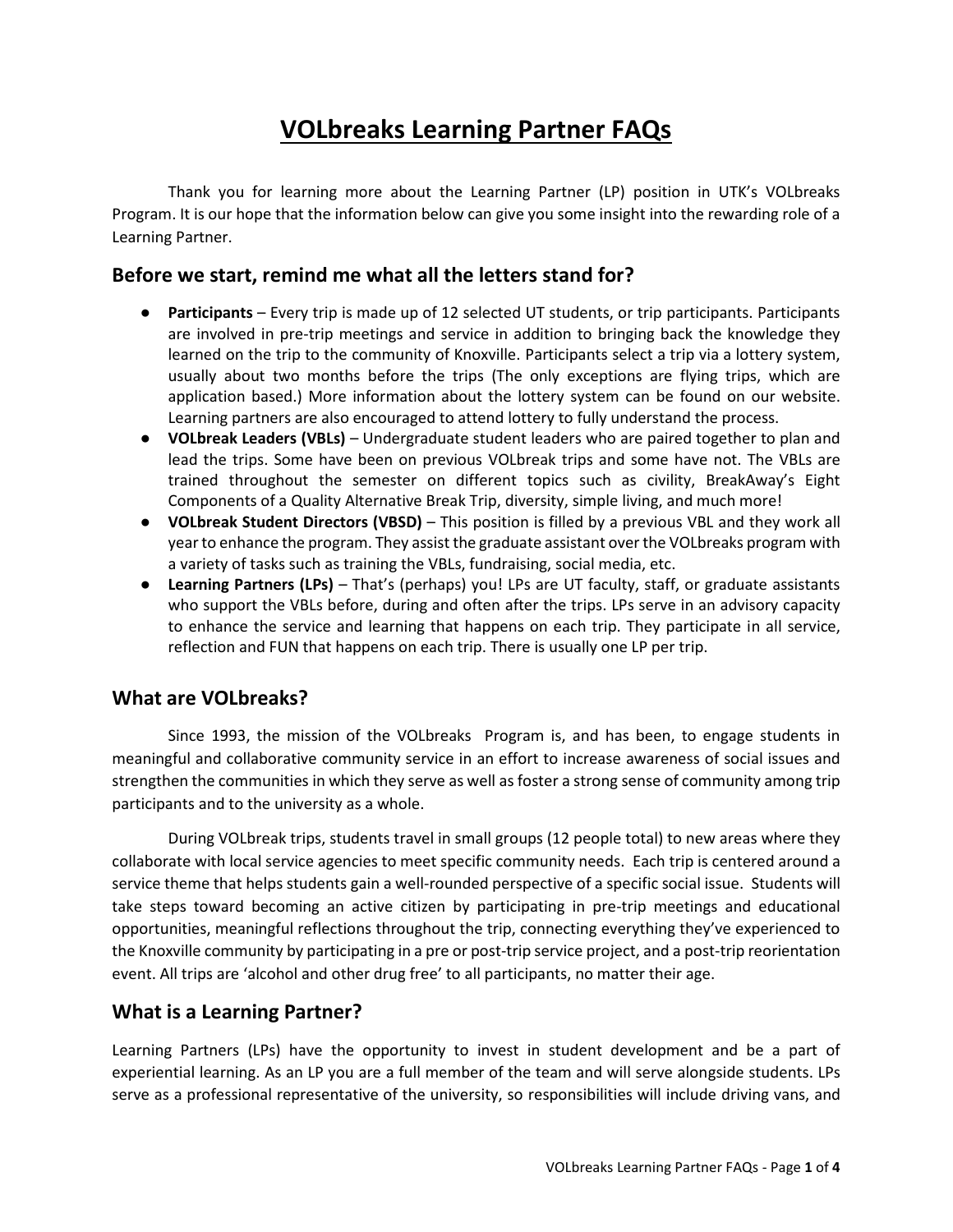being prepared for emergency response. However, LPs are also highly encouraged to use expertise from their field and personal life experience to increase student learning, personal growth, and leadership development while on the trip.

Learning partners are **not** required to plan trips. Each trip has 2 student trip leaders who coordinate the logistics, facilitate team activities and reflections, and serve as the main contact for community partners. LPs can help the trip leaders by serving as a resource and mentor for participants and trip leaders before, during, and after the break.

## **What can I expect leading up to the trip?**

The obligations of Learning Partners before the trip are minimal. LPs will meet with their 2 trip leaders to discuss roles and expectations. There is also a mandatory emergency response training to happen within the weeks before leaving for Spring Break. Further, there is 1-2 pre-trip meeting in the fall and 2-3 pretrip meetings in the spring that LPs are invited, but not required, to attend. There will also be various fundraisers for our organization leading up to Spring Break that we would love for you to support!

## **What can I expect during the trip?**

Each trip looks a little different in terms of housing and meals for the week, but it is guaranteed for every trip. Housing may be on or off-site depending on what the trip leaders are able to find. Some trips will have beds to sleep on while others may be sleeping on air mattresses. Similarly, meals may be provided by the service site, but other trips will have to go grocery shopping upon arrival andmake meals every day.

You should note that every day will be a little different, but the timeline of a 'typical' day on a VOLbreak trip is as follows. All participants (students, VBLs and LPs) participate in all events listed:

- 7 AM Wake-up/ eat breakfast and pack lunch
- 8 AM Depart for service
- 9 AM-12 PM Morning Service
- 12 PM-1 PM lunch (either in transit to the next service site or at the same site, if service is to continue at the same site after lunch)
- 1 PM-5 PM Afternoon Service
- 5 PM-6 PM Trip to Wal-Mart (perhaps) and back to housing site
- 6 PM-9 PM Dinner is cooked by a team of participants, some participants may shower now, dinner is eaten by the group and cleaned up by the 'clean-up' crew
- 9 PM Reflection (participated in by all on trip)
- 10 PM-? Group will play games, continue to have conversations about the day's service, etc.

*\*\*In summary- the days are long, and full of strong direct service, but make the trips so worthwhile!*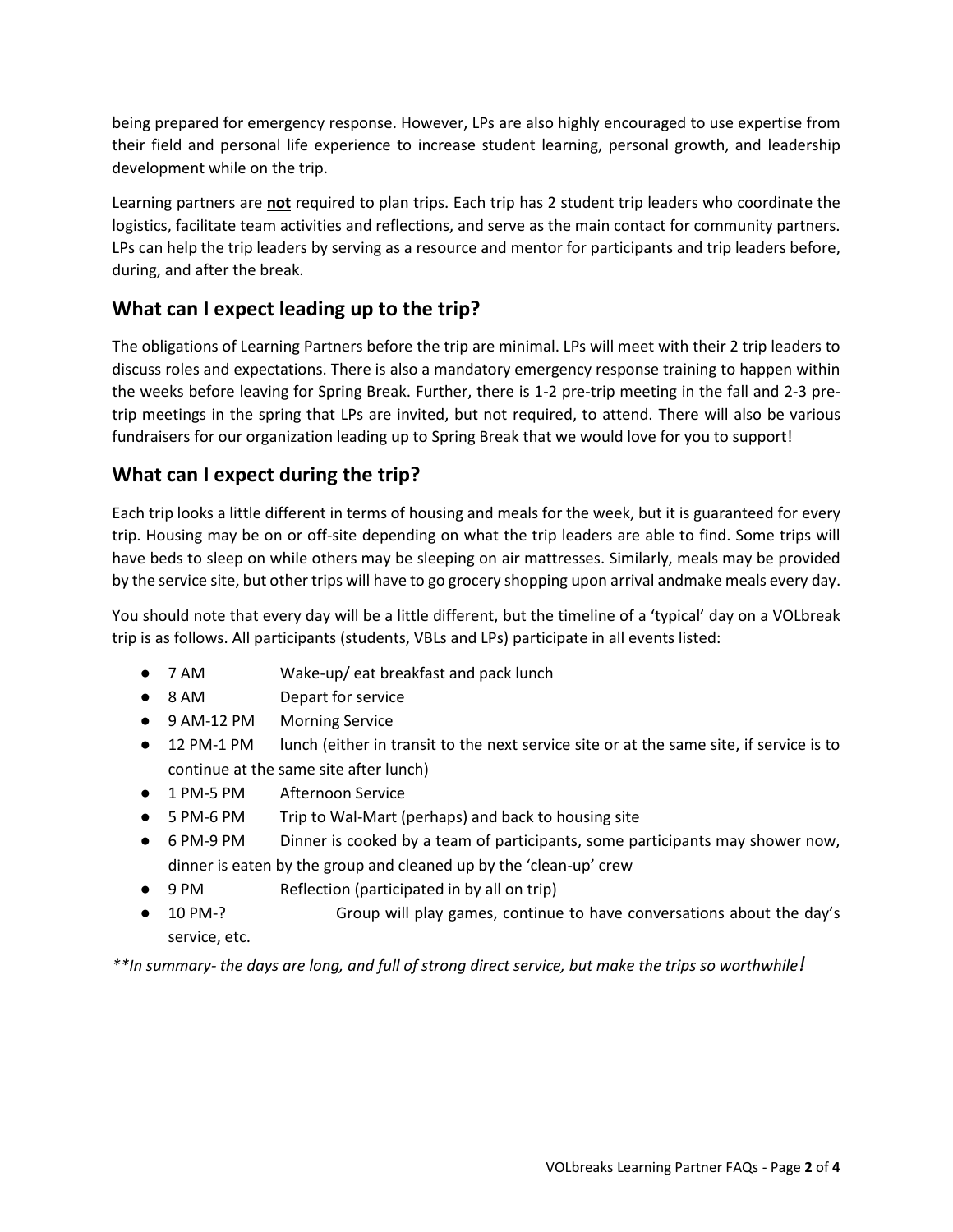## **What is my role during the trip?**

- Role model the behavioral expectations through timeliness and complete engagement in group activities, engaging in discussions with partners and community members, and upholding all of the community standards
- Help student leaders execute the week itinerary
- Monitor group dynamics, intervene when necessary
- Risk management, crisis response, emergency point of contact
- Support the VOLbreaks leaders as they handle various financial responsibilities utilizing university funds,
	- $\circ$  LPs are encouraged to help the VBLs keep all receipts and give them back to them at the end of the trip, as they will have to reconcile upon return within 2 weeks
- Potentially drive large SUV/van with students

#### **What will I be eating?**

VBLs meal plan and are in charge of shopping for the group (LPs often help with the food shopping). Breakfast and lunch are 'on your own' in the sense that participants can help themselves to bagels, cereals, fruit, etc. for breakfast and sandwich meat, bread, peanut butter, granola bars etc. for lunch. Participants are responsible for packing their own lunches from this purchased food. Dinners are planned for the group but are usually cooked by a 'dinner crew' (half of the participants) while the other half cleans up.

The concept of 'simple living' is an important factor of VOLbreak meal planning. Each participant is allotted \$6 per day (\$1 for breakfast, \$2 for lunch and \$3 for dinner) in the VOLbreak food budget. For example, one VOLbreak dinner can cost \$45 max to prepare (\$3 x 15 participants). Meals must stay low-cost because of our adherence to 'simple living'. Food preferences/intolerances are definitely important to the VOLbreak leadership, but if those restrictions require higher-cost items, the participant may be asked to supplement some items due to our low food budget. You are more than welcome to bring your own snacks on a VOLbreak trip.

## **Where will I be sleeping?**

Just like you don't sign up for an VOLbreak trip for the filet mignon (see above FAQ), you don't sign up for the 5 star sleeping quarters either! Just like we adhere to 'simple living' concept for meal planning, we obtain free housing 99% of the time to keep our costs low and to live similarly to those we are serving. This means we sleep on church floors, multi-purpose rooms of Salvation Army's, shower at YMCAs, etc. You should plan on bringing your own sleeping bag and are welcome to bring an air mattress, if you prefer.

# **Will I have free time available for talking with family/doing work/etc.? Also, what if I know someone in my city?**

There's not a lot of free time on an VOLbreaks trip! However, you are welcome to talk on the phone, catch up on emails, etc. after reflection when the group usually plays games and settles down for the night. We just ask that you stay **present** (both mentally and physically) for the VOLbreaks experience. If you know someone in your city, the expectation is they find a non-invasive time to come to you, and that you shouldn't leave the group. This is an 'immersion experience' and for some of the same reasons the